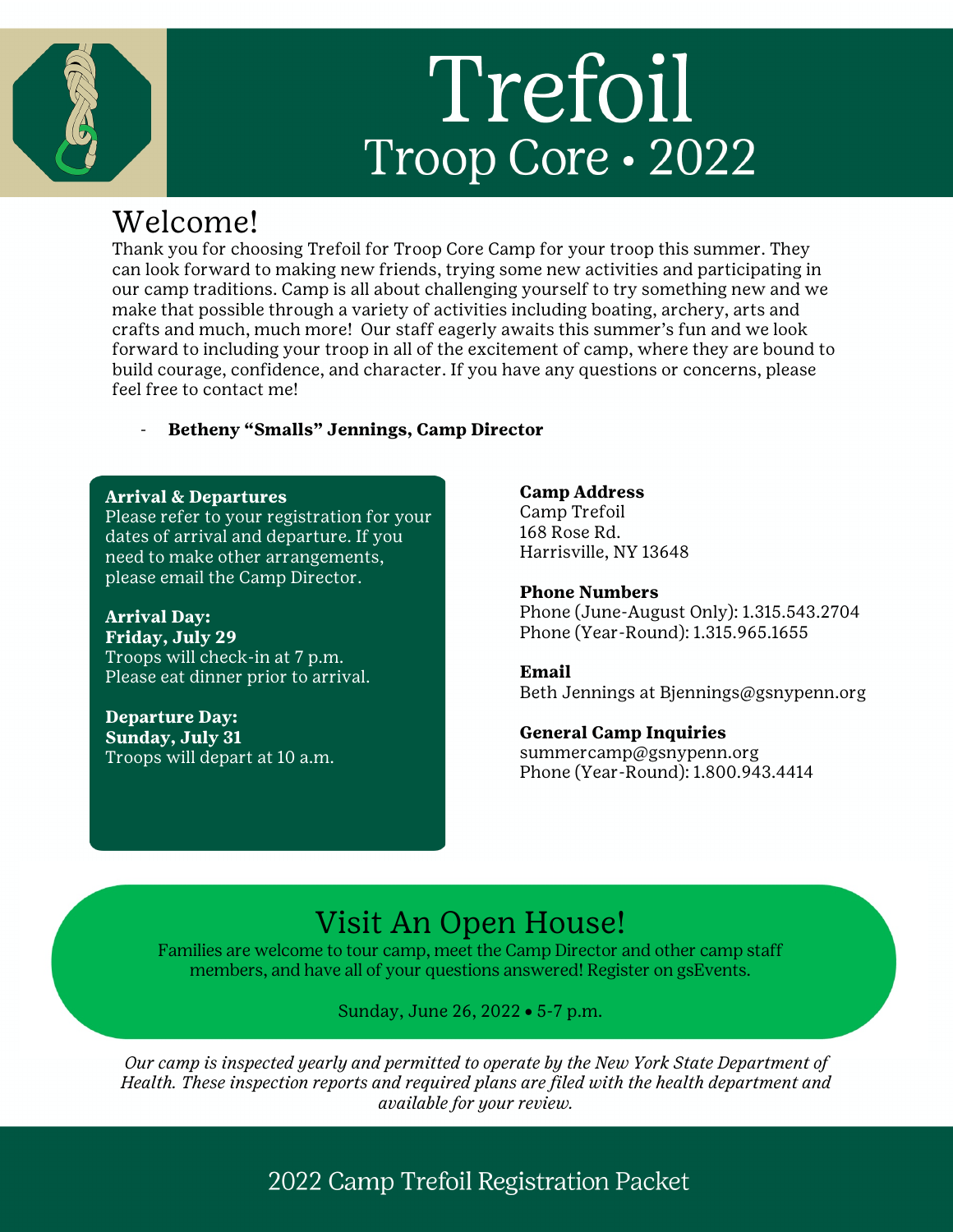# COVID-19 Protocols for Troop Core:

As the pandemic evolves, we're continuing to monitor local/state/federal guidance. Please refer to www.gsnypenn.org/covid19 for the latest COVID updates.

**Questions?** Contact Camp Director Beth Jennings at bjennings@gsnypenn.org.

**Our Mission:** Girl Scouting builds girls of courage, confidence, and character, who make the world a better place.

#### **Payment**

FINAL PAYMENT is due 2 weeks prior to the start of the program. Your camper cannot attend her camp if there is a balance due on the camper fee. Pay online through gsEvents. Online payment is due by June 24, 2022.

#### **Camp Forms**

All information and medical forms must be completed through gsEvents and JotForm online within 2 weeks of your camp session. If you need a hard copy of these forms, call 1.800.943.4414 or email summercamp@gsnypenn.org

#### **Girl Scout Camp Goals**

- At Girl Scout Camp we provide opportunities for all campers to develop a sense of responsibility, qualities of leadership and an awareness of the capacities of all people.
- At Girl Scout Camp we provide activities to all girls designed to develop resourcefulness, initiative, self-reliance and recognition of the worth and dignity of each individual.
- Girl Scout Camp stimulates each girl's awareness of the scope of nature and develop a sense of responsibility for its conservation and its resources.

#### **Diversity and Inclusion at Girl Scout Camp**

Girl Scouts has a strong commitment to inclusion and diversity, and we embrace girls of all abilities and backgrounds into our wonderful sisterhood. Inclusion is at the core of who we are; it's about being a sister to every Girl Scout and celebrating our unique strengths. Girl Scouts welcomes all girls to our camps, regardless of race, ethnicity, background, disability, family structure, religious beliefs, sexual orientation, gender identity, and socioeconomic status. If a girl is recognized by her family, school and community as a girl and lives culturally as a girl, Girl Scouts is an organization that can serve her in a setting that is both emotionally and physically safe.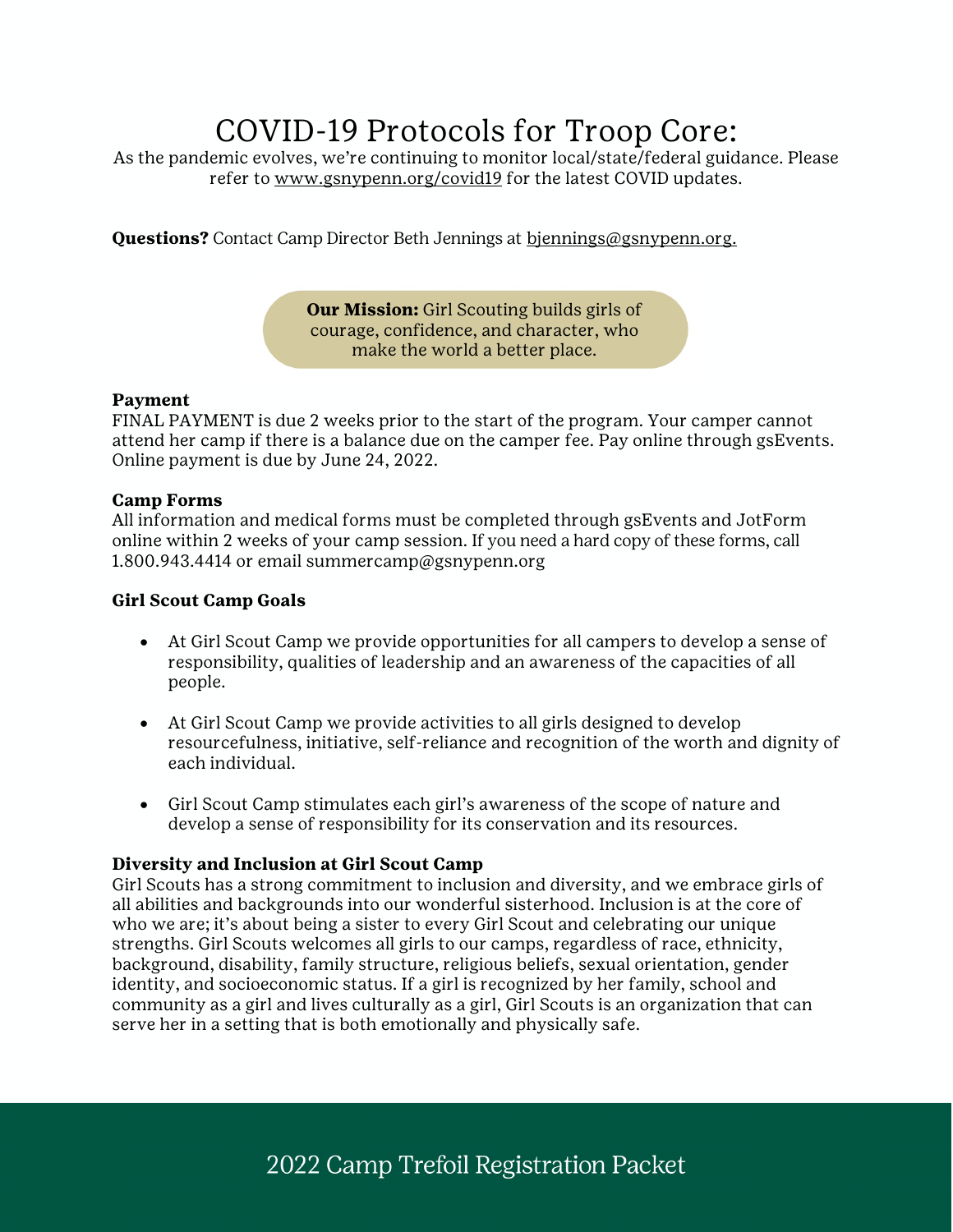#### **Camp Forms All forms must be brought to the camp by the troop leader.**

#### **For the Girls:**

- Parent Permission Form
- Health History Form

#### **For the Adult Leaders:**

• Health History Form

#### **Forms can be found on our website:**

https://www.gsnypenn.org/en/for-volunteers/forms.html

#### **Health and Safety**

The first concern of all camp staff is the health and safety of the campers. All staff members participate in pre-camp training to prepare them for the summer, Camp Trefoil is permitted by the New York State Department of Health and is inspected each year. Additionally, Trefoil is accredited by the American Camp Association (ACA) and meets the health and safety requirements of Girl Scouts of the USA. Parents will be notified by their troop leader or Camp Director if their girl requires medical attention while at Troop Camp. A First Aider with CPR/AED certification is provided during this program.

#### **Prescription Medications**

All medications (prescription and over-the-counter) must be given to the camp staff at check-in, in their original container. Per GSNYPENN Policy, all adult and child campers must have permission to dispense both prescription and over-the-counter medications, completed and signed by their physician, and brought to camp with the medication. The medication must be in the original container labeled with the issuing physician's direction for use and clearly marked with the camper or adult's name, date, dosage, and times to be given. Please be sure to pick up medication upon check-out.

#### **Visitors**

Unregistered visitors are NOT permitted! This policy is in place for the safety of all those attending.

#### **Sleeping Arrangements**

Troops will be staying in A-Frames. All A-Frame cabins have cots and mattresses and a nearby latrine. If you would like to be placed with another troop, please contact the Camp Director prior to the weekend.

#### **Waterfront Activities**

A certified lifeguard will be on duty during swimming and boating time at Troop Core Camp.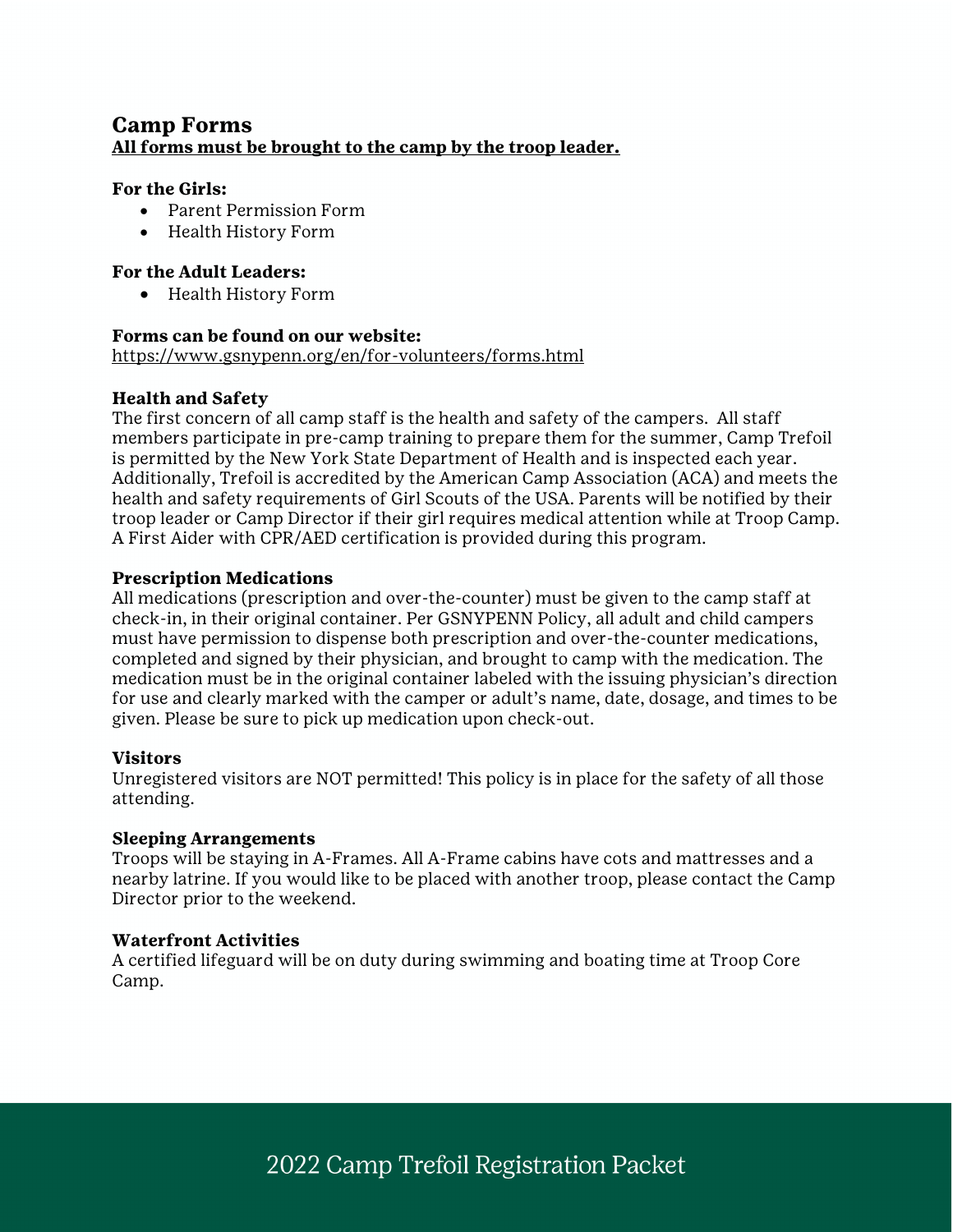#### **Food and Meals**

Well balanced meals are provided. In order to prevent attracting animals or insects into living quarters, please do not bring candy, gum or food of any kind into your cabin. If you must bring your own food due to special dietary needs, please label it and we will store it in the kitchen.

#### **Dietary Needs**

It is our goal to ensure that every camper has an enjoyable experience while at camp. We regularly accommodate vegetarian, gluten-free, and nut-free campers. If any member of your Troop has an allergy to certain foods or requires a special diet, we will happily work with you to meet those needs as much as possible. Please contact the Camp Director as soon as possible to discuss any concerns you may have regarding diet accommodations while at camp.

#### **Troop Time**

While at Troop Camp, there will be designated "Troop Time" over the course of the weekend. This time is set aside for troops to have down time on their own as a troop. Have a discussion with your troop and decide what you would like to do during your allotted troop time. Is there a special project you would like to complete? Any badge work that can be done specifically at camp? A hike you would like to take? **Please plan ahead!** Troop Time will be roughly 1 to 1.5 hours long.

#### **Lost and Found**

Girl Scouts of NYPENN Pathways is not responsible for items lost or damaged at camp. All items must be marked with the camper's full name and all valuables must be left at home. Any items left at camp are only held until the end of camp (at that location). Please contact your Camp Director to make arrangements for picking up lost items prior to camp end.